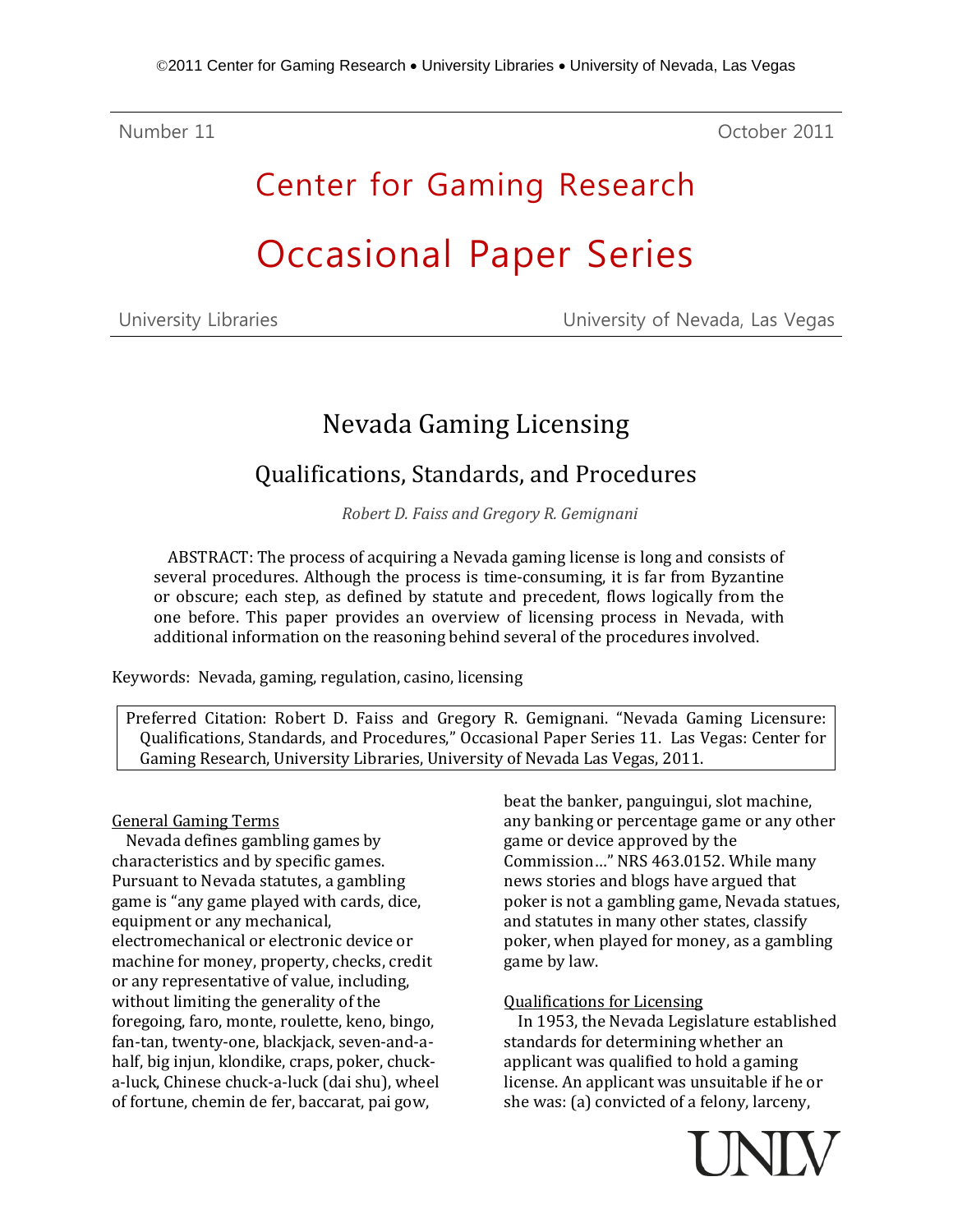narcotics violation, or firearm violation within the past five years; (b) under 21 years of age; or (c) an alien. These standards proved unworkable. The standards for criminal activity prevented the gaming authorities from assessing other facts. The prohibition against aliens was, at best, protectionism and possibly unconstitutional. The age restriction did not provide for unusual circumstances.

Today, the modern system for assessing the qualifications of applicants enables gaming regulators to exercise discretion within guidelines established by law, regulation and precedent. While serving the interest of the state, this system sometimes creates problems for a potential applicant. Because the criteria are not quantified, there is no definite method to assess whether a particular applicant is "licensable." Before filing an application, the potential applicant and his attorney should assess the applicant's character and past before filing for licensure or suitability.

Gaming authorities now follow licensing guidelines in each of several categories. They examine the following:

- character of the individual applicant;
- financing of the proposed operation;

• business competence of the proposed operators;

- suitability of the location;
- ownership of location;

• multiple licensing criteria, if applicable; and

• conduct during the investigative process.

An applicant for a state gaming license has the burden of pr[ov](#page-14-0)ing his qualification to receive a license.<sup>1</sup> Accordingly, the applicant must provide evidence to satisfy each of the criteria. This section discusses these criteria.

#### The Character of the Applicant

In 1973, the Board issued a bulletin listing the criteria under which an applicant might be found unsuitable. Those criteria, still applicable today, are:

• conviction of a felony or misdemeanor involving violence, gambling, or moral turpitude;

• an unexplained pattern of arrests showing a lack of due regard for the law;

• a failure to prove good character, honesty and integrity;

• association or membership in organized crime;

• association with unsuitable persons;

• prior unsuitable operation of a casino;

• conduct constituting a threat to the public health, safety, morals, good order and general welfare of the State of Nevada and the industry; or

• conduct reflecting discredit upon the State of Nevada or the gaming industry.

A regulation adopted in October 1975, now codified in the statute, established additional standards for b[us](#page-15-0)iness competency and source of funds. <sup>2</sup> The applicant must have business competence and experience for the role or position for which the applicant seeks a license.

The standard for source of funds requires that funding for the entire operation is adequate for the nature of the proposed operation and is obtained from a suitable source.

The applicant must satisfy the Commission that prior associations "do not pose a threat to the public interest of this state or to the effective regulation and control of gaming, or cause or enhance the dange[r](#page-15-1) of unsuitable, unfair or illegal practices...."<sup>3</sup> Commission Regulation 3. 090(1)(b) places the burden on the applicant to show his associations "will not result in adverse publicity for the State of Nevada and its gaming industry."

Neither the Gaming Control Act nor the regulations defines "association." One court noted "the word 'associate' is not of uniform meaning but [is](#page-15-2), rather, vague in its connotation." <sup>4</sup> For example, do incidental contacts with known criminals constitute association? What about involuntary contacts? What if the applicant had no knowledge of the other person's unsuitability? These questions often become problematic issues for an applicant.

The Nevada courts have never directly defined the term "associate" as it applies to unsuitable persons. Other courts, however,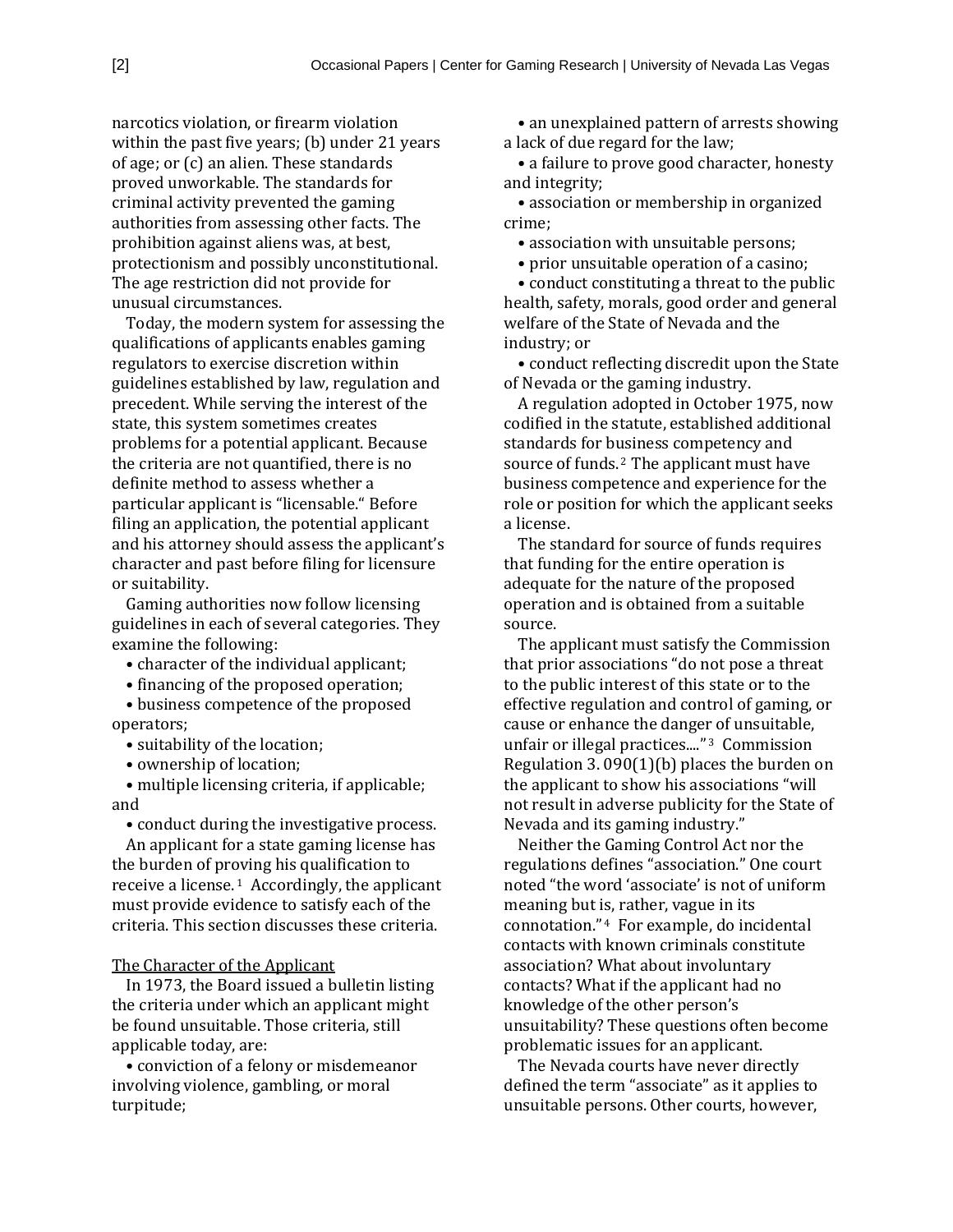have defined associations to constitute more than incidental contacts with unsuitable persons.

While interpreting a regulation prohibiting police officers from "associating" with criminals, one court defined the term to mean more than "incidental contacts" bet[we](#page-15-3)en police officers and known criminals. <sup>5</sup> The issue in another case was whether a parolee violated his parole b[y](#page-15-4) "associating" with undesirable persons. <sup>6</sup> In interpreting the term the court defined "association" as more than incidental contacts. The court interpreted "association" as to mean "to join often, in a close relationship as a partner, fellow worker, colleague, friend, companion or ally."

This concept of "association" is consistent with the Commission's treatment of the issue in recent licensing hearings. The Commission has consistently distinguished between "associations" and "acquaintances." Only volitional relationships predicated upon a united purpose or concerted action subject the applicant to increased scrutiny.

The New Jersey Supreme Court has similarly held that unknowing associations are not a per[m](#page-15-5)issible basis for a finding of unsuitability. <sup>7</sup> The court stated that after an applicant is aware of the unsuitability of an association, the failure to dissociate is a knowing association.

In the New Jersey case, the state's Casino Control Commission found that the founder of a casino company was unsuitable. Among the reasons was a recurring and enduring relationship with an individual who allegedly had ties to organized crime.

The applicant sought judicial review. In upholding the agency decision, the court noted that it is "not critical of a proposition denouncing guilt adjudication predicated solely on unknowing or otherwise innocent association and is sensitive to the difficulties defending against such a premise."

The concept of unsuitable "associations," while difficult to define, is essential to the maintenance of the integrity of the regulatory system. In that respect, the applicant must be willing and able to defend every association

he has had over his lifetime. While he will not have to defend acquaintances, his defense of the relationship must focus upon the following factors:

• the nature and intensity of the relationship considering factors like:

o type of relationship, i.e., business or friendship;

o knowledge of the second person's unsuitability;

o whether the relationship was voluntary; and

o frequency or involvement of the relationship;

• the applicant's attitude and actions after becoming aware of the concern by gaming authorities with the relationship;

• the influence or control over the applicant by the other persons; and

• the nature of the concern about other persons and how that concern poses a threat to the public interest.

#### Past Criminal Activities

No definitive tests are available to determine whether a person with a history or criminal activities can receive a gaming license.

As stated previously, the Commission examines other factors in addition to past criminal activities. As such, convicted criminals have received gaming licenses. Likewise, gaming authorities have denied licenses to persons never convicted of a crime but who failed to show that they have not been involved in criminal activities.

Decisions show that the gaming authorities consider several facts in assessing whether to deny an application based on prior criminal activities. These include:

• the nature of the crime (criminal activities involving gaming crimes or moral turpitude, such as thievery or embezzlement, are very significant);

• mitigating or extenuating circumstances;

- proximity in time of the criminal activity;
- age at time of the criminal activity;

• a pattern or high frequency of criminal activity; and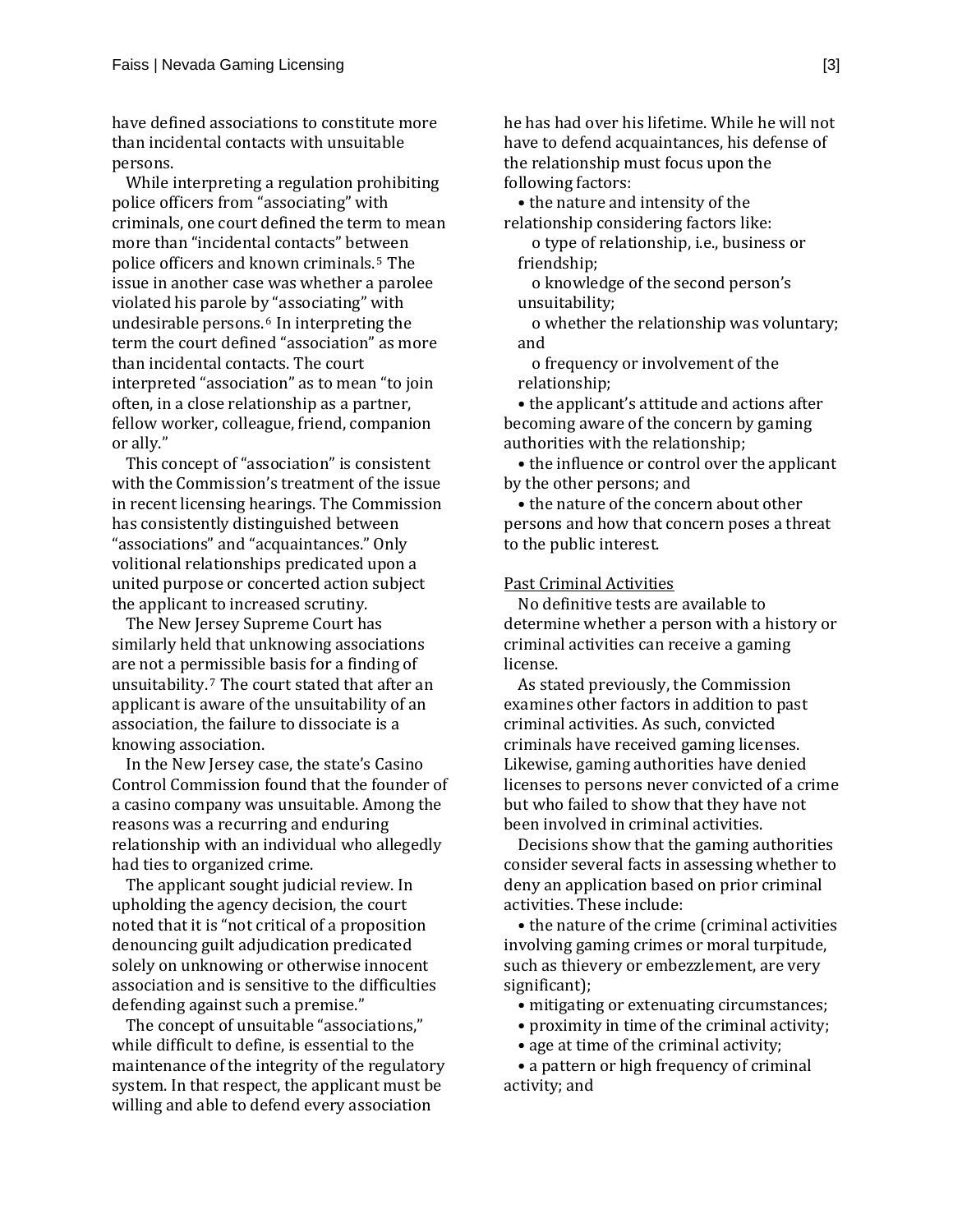• honesty and forthrightness of the applicant in disclosing the past criminal activity to gaming investigators.

#### Financing

The Board scrutinizes the financing for any purchase or construction of a Nevada casino. The Board and Commission assure that the source of funds is suitable and that the proposed financial arrangements are adequate for the proposed operations.

The applicant must show there is adequate financing available to pay all current obligations and that working ca[pi](#page-15-6)tal is adequate to finance the opening. <sup>8</sup> In many instances, the criteria for determining whether the financing is adequate are subjective. The decision depends on several factors, including the size of the casino; the nature of past operations; the condition of the facilities; and the amount of debt service.

#### Conduct During the Investigation

Applicants must make full and true disclosure of all information re[qu](#page-15-7)ested by the Board during the investigation. <sup>9</sup>

The applicant's conduct during the investigation may easily become an area of concern to the Board for a variety of reasons. If the applicant attempts to hide or mischaracterize a past transgression, the Board may question the applicant's current credibility. Making an untrue statement of a material fact in any application or state[me](#page-15-8)nt to the Board is alone grounds for denial. <sup>10</sup> If the applicant is not cooperative, the Board may question whether such an attitude is indicative of the applicant's attitude toward the laws and regulations. If the applicant keeps disorganized and incomplete financial and personal records, the Board may question the applicant's ability to account properly for taxes.

For these reasons, the applicant increases the probability of obtaining a license by preparing in advance for the investigation and cooperating fully with the agents. The applicant should organize in advance all record[s r](#page-15-9)outinely reviewed by the Board's agents. <sup>11</sup> The applicant should implement a

system to expedite the production of documents requested by the agents. The applicant should be available on short notice to answer questions. Failure to supply information requested within five days after receipt of the request is ground[s fo](#page-15-10)r delaying consideration of the application. <sup>12</sup> Most importantly, the applicant should be candid and complete in answering agents' questions.

#### Business Competency of Applicant

Business competency of an applicant is a varying concept that depends on the type of application, nature of the applicant's involvement in operations, type of operation and organization structure. Ed Olsen, a former chairman of the Board, developed a method for assessing business competency, which is useful today.

"You had to take into consideration what type of an investment or enterprise the guy was going into," Olsen said. "If he was going into a little club, then you took a look at his technical experience and knowledge. On the other hand, if you were going into an investment in a corporation or big business, such as running a hotel, then his particular knowledge of gambling is immaterial. But for the little guy that's going to open a table in Reno, he's going to be hit by some of the most enterprising and brilliant cheaters in the world ... So you had to take into consideration his ability to protect himself as well as protect the state."

#### The Licensing Process

Completing and filing an application is the first step toward obtaining a Nevada gaming license.[13](#page-15-11) Applications must be made on forms approved by the Board. These forms elicit basic information about the applicant's antecedents, habits, character, criminal record, business activities, financial affairs and business associates for the years preceding the date of filing of the application.

The required forms for a gaming license can be obtained from any office of the Board or the Board website. The packet consists of the forms listed below.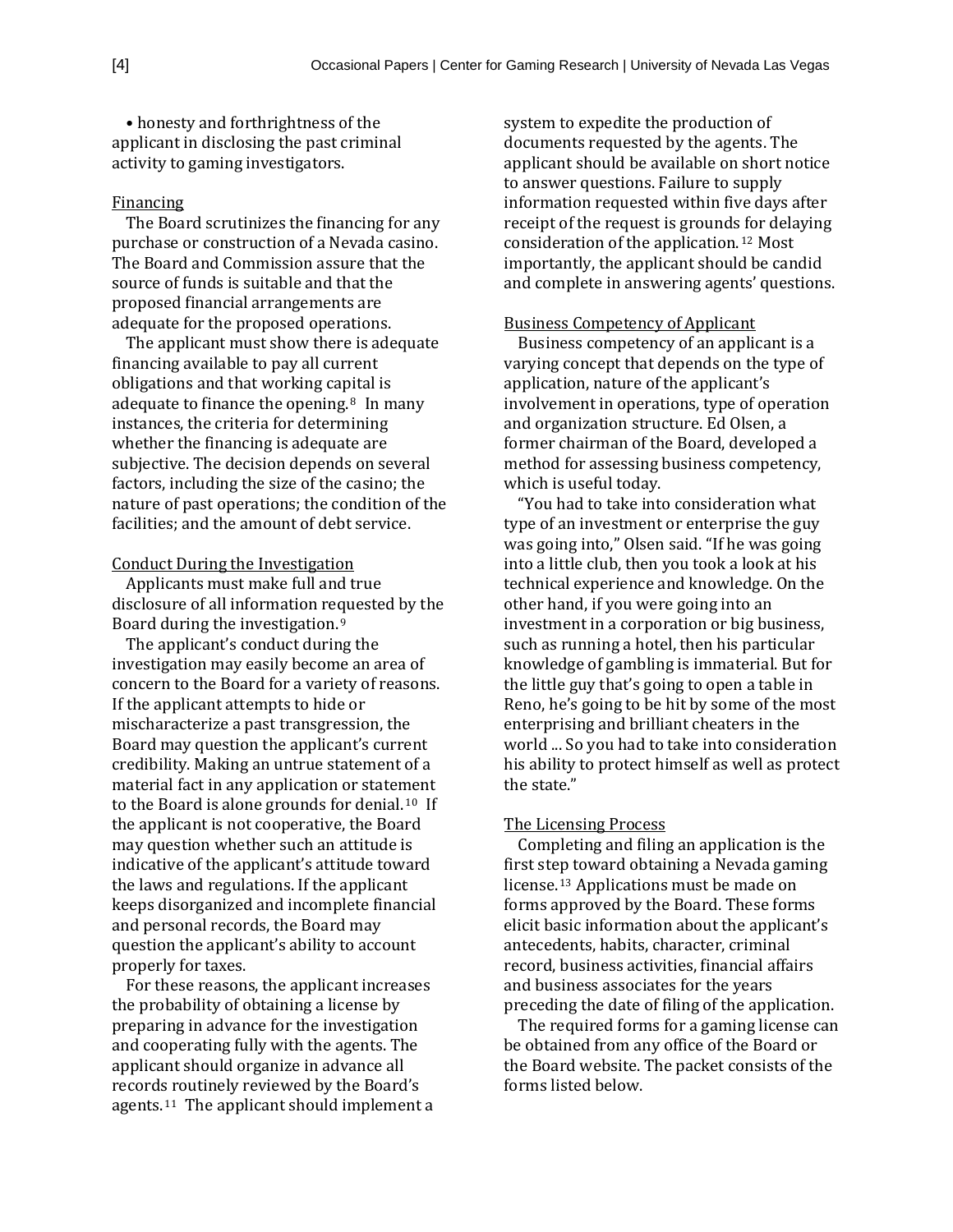The Application Form asks for the identity of the applicant and the type of license or approval sought. If the applicant is a corporation or partnership, it must file a Form 2. An application for registration by a holding or intermediary company is made on Form 3.

The Personal History Record elicits basic information about the personal history of the applicant. On that form, the applicant is required to disclose his personal, familial, educational, marital, civil litigation, criminal and residential information. This form also requires employment history, licensing background and character references.

A Release of All Claims form holds the State of Nevada and its gaming regulators free from all lawsuits and other claims arising out of the application or the investigation process.

Finally, the applicant is asked to sign an Applicant's Request to Release Information form. Any person to whom this form is given is requested to provide gaming authorities with information, regardless of privilege.

The Personal Financial Questionnaire, asks for financial information about the applicant. This information covers the amount and source of investment in the gaming establishment, tax information, bankruptcy disclosures, salary information and a statement of assets and liabilities.

The applicant also is required to provide an Affidavit of Full Disclosure. In the affidavit, the applicant attests to be the sole owner of the interest for which he is seeking a license. The applicant also attests that no undisclosed party has any interest in any respect, including through such circumstances as anticipated future transfers, finder's fees, commissions or undisclosed financing.

Fingerprint Cards are necessary to verify the applicant's identity and investigate any criminal background.

Limited partnerships also must submit a "gaming purpose" statement, proposed as an amendment to the Articles of Incorporation or Certificate of Limi[ted](#page-15-12) Partnership, to take effect after licensing. <sup>14</sup>

To avoid any confusion or misunderstanding, the applicant should give

particular attention to completing the Personal History Record [an](#page-15-13)d Personal Financial Questionnaire. <sup>15</sup> The Board and Commission are generally very unforgiving and suspicious of applicants who make significant errors in their initial applications. Guy T. Hillyer, a former member of the Board, pointed out to attorneys the importance of precision and thoroughness in preparation of the application. "Assist your client in the preparation of the application so as to completely disclose all relevant facts as much as humanly possible. Do not allow your client to play cat-and-mouse with the investigative agents."

#### Nonrestricted Applications

Besides the application forms, an applicant for a non-restricted license must prepare and submit the following additional documentation and information:

- proposed Internal Control System;
- First-Year Cash Flow Projections;
- Statement of Pre-Opening Cash;
- Pro-forma Balance Sheet;
- proposed Surveillance System;
- Minimum Bankroll; and

• if the applicant seeks to acquire an existing casino, a contract provision "satisfactory to the Commission" providing for full payment of fees and taxes [tha](#page-15-14)t the present casino operator may owe.16

An application is not "complete" until the applicant submits substantially all required information. The Board will not assign an "incomplete" application for investigation, nor will it [co](#page-15-15)nsider it in the queue for aging purposes. <sup>17</sup>

#### Initial Documents

The investigation of an applicant usually begins with the request for basic financial documents. A well-advised applicant will have these documents compiled at the time of filing the application. When the investigation begins, there will not be any delay while the applicant scrambles to retrieve documents and, where necessary, order duplicates from banks and other places.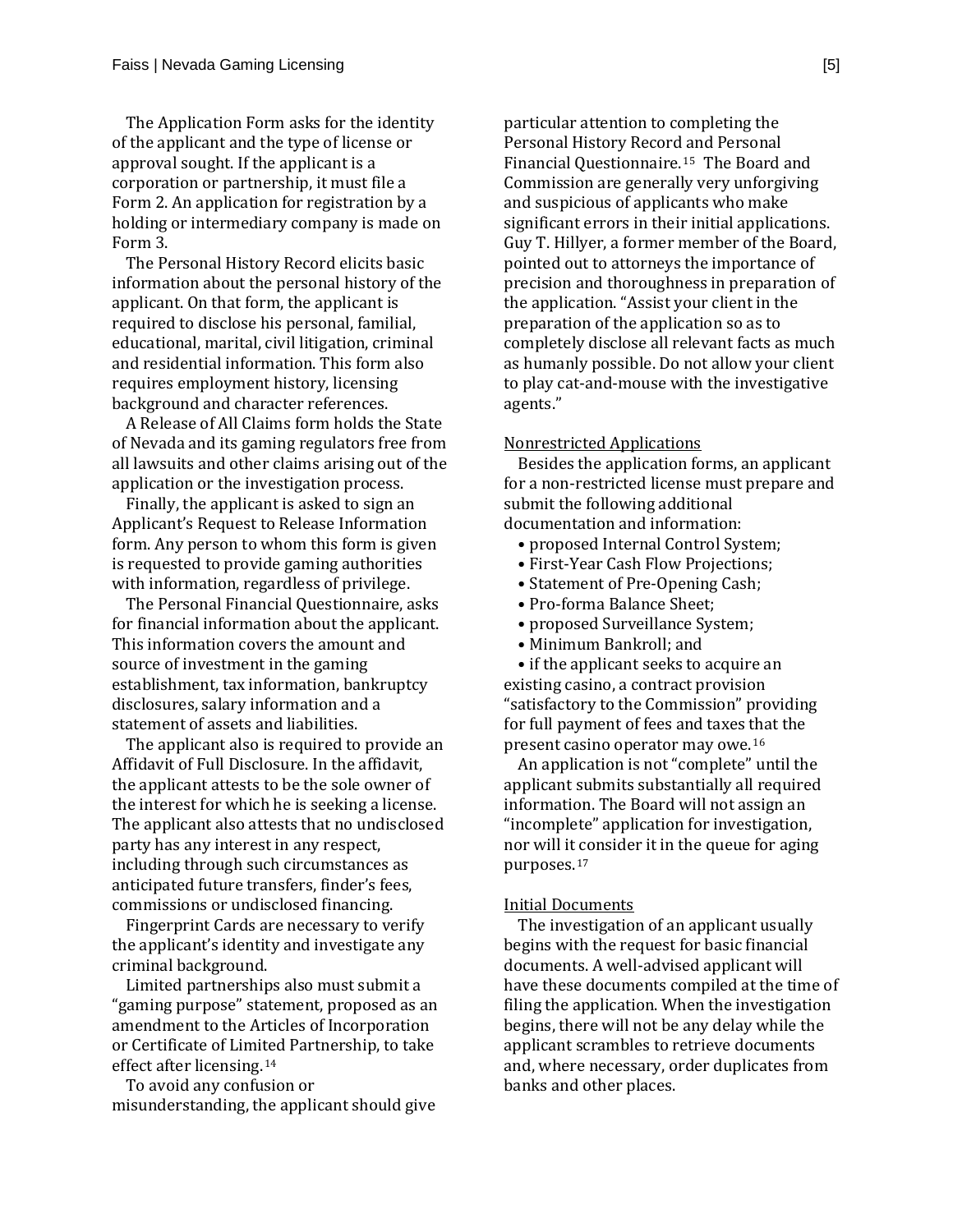#### The Investigation

Those who have never been the target of a government investigation—and even those who have—are often surprised at the scope and depth of a Nevada gaming license investigation. As a former White House presidential assistant, the author can attest that the Nevada gaming license investigation is far more extensive and intrusive than the highest U.S. security clearance investigation.

Applicants are asked to explain and sometimes justify personal behavior and business transactions dating back several years. Some refer to the investigation as the most trying experience of their lives. When they file an initial application, they have only one assurance: if they have any transgressions in their pasts, Nevada's gaming agents will most likely dig them up.

#### Investigative Team

The head of the Investigations Division of the Board is the Chief of Investigations. The Chief has the responsibility for assigning, overseeing and coordinating the various investigative teams. Assisting the chief are two deputy chiefs, one each located in Las Vegas and Carson City.

An investigative team can consist of as few as one agent or as many as a dozen. The size of the team depends on the complexity of the investigation, time requirements and other considerations. On major investigations, the team consists of a senior agent, one or more financial agents and one or more background agents.

The highest-ranking member of the team usually is an experienced agent whom the Board has promoted from the ranks. This person has direct responsibility for the daily activities of the agents involved in the investigation. The ranking member provides guidance to the agents in his charge and formulates the investigative strategy.

Financial agents, who usually hold degrees in accounting, are responsible for investigating the applicant's current financial status, past financial activities, general business probity and the financial status of the proposed gaming operation.

Background agents typically consist of retired or former law enforcement agents. They are responsible for investigating the applicant's background, general reputation and personal and business associates.

#### The Initial Interview

The investigation begins with an initial interview of the applicant by the agents. This is the first opportunity for the applicant to meet with the agents who will be handling the investigation. It gives the agents an opportunity to explain procedures and demystify the process. The agents review the initial application forms line by line with the applicant to assure there are no unintentional omissions, mistakes or typographical errors. The agents also will make their initial request for documentation.

#### The Investigation

Background investigators have very broad powers. They can inspect premises. They also can demand access to records for the purpose of inspection, [au](#page-15-16)dit, examination and photocopying. <sup>18</sup> They may review civil lawsuits and criminal charges. No set rules exist about how far back in the applicant's past the investigators may search. Although the focus may be on the last 10 years, if pertinent, they may review a transgression that occurred 20 years ago.

The two primary purposes of fieldwork are to verify the information provided by the applicant and to uncover information that the applicant may not have revealed. Because of the nature of fieldwork, an applicant may not have much contact with the background investigators. They are often working with other law enforcement agencies, and conducting extensive interviews to learn the character of the applicant.

Their investigation goes beyond a mere check of the applicant's police record. The agents investigate the applicant's business and personal associates and methods of doing business. The agents review civil court records to determine the types and nature of all civil litigation involving the applicant and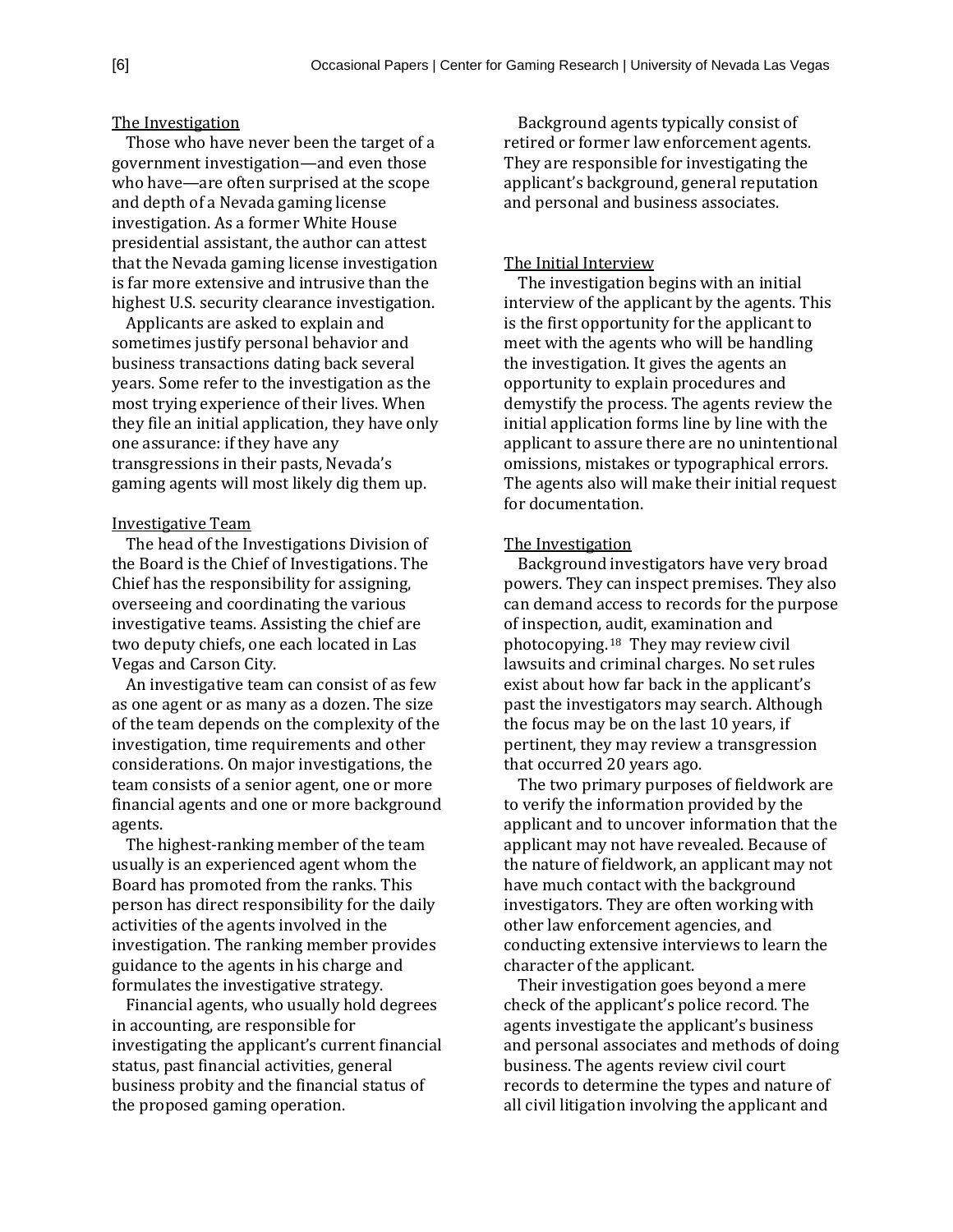to ensure that the applicant has fully disclosed the litigation.

All investigations involve standard checks of court and agency files. Schools and universities are contacted to verify education. Military information is verified with the respective branch with attention on any disciplinary or other derogatory information. Marital information is reviewed with attention to divorces. This is important because divorces often are acrimonious and the files contain allegations of wrongdoing. Moreover, former spouses and court documents often are sources of information relevant to the investigation. For example, pleadings in a custody case may attack the competency of the applicant based on illegal activities, such as drug use. In a divorce, the pleadings may allege hidden assets, sources of income, or other information inconsistent with the application or the applicant's tax return, or which are related to illegal activities

Background investigators also verify criminal information on the applicant. Most important are the circumstances of all arrests or detentions and whether the applicant revealed all of them. Many law enforcement agencies keep extensive records. Investigators may discover that the applicant failed to reveal a criminal record by checking court records. The major sources, however, are police records and law enforcement information systems. These include local sheriffs, local police, the Federal Bureau of Investigation, the Drug Enforcement Administration, customs and immigration, organized crime task forces, other gaming regulatory agencies, and liquor and other privileged license agencies. Other sources of law enforcement information are computer data bases maintained by different law enforcement agencies.

Among the types of law enforcement information available are arrest reports, incident reports, field interrogation reports, and intelligence reports. Police records often have information that was not presented to the court because the witness could not be found or the police failed to follow

constitutional guidelines in obtaining it. Unlike criminal actions, license applications are not burdened by the same rules about what can be considered. For example, the court cannot consider a detailed sworn statement by a witness who is now unavailable to testify. A regulatory agency may use such information when considering an applicant's request for a privileged gaming license.

Whether the prosecutor dropped the charges against the applicant, or even if the applicant was acquitted, is not conclusive in a licensing investigation. Standards for granting gaming licenses and standards for proving criminal guilt are different. The same incident reviewed in the same light may be insufficient to justify a criminal conviction, but may be sufficient to deny a gaming license. Criminal background checks do not end with the applicant, but may extend to the applicant's family, friends, business partners and associates.

Records of civil court proceedings often provide information that proves relevant to a background or financial investigation. These lawsuits may contain allegations of unscrupulous business practices and the identity of persons who have had unsatisfactory business experiences with the applicant. Evidence of disposition of the civil cases is also important. Cases end for many reasons. Sometimes the person seeking relief abandons the case. He may realize that he will lose, or that the other person does not have the money to pay even if he wins. The case also may become too expensive or time consuming. Other cases may settle. Terms of the settlement may suggest the validity of the allegations. For example, if the person sued pays a substantial portion of the amount requested, it may show that the allegations have some merit.

Beyond the nature or omission of civil lawsuits, a review of litigation may reveal that an applicant abuses the civil court system to gain economic advantages. The existence of many lawsuits may show a pattern of using the judicial system to avoid or compromise legitimate debts.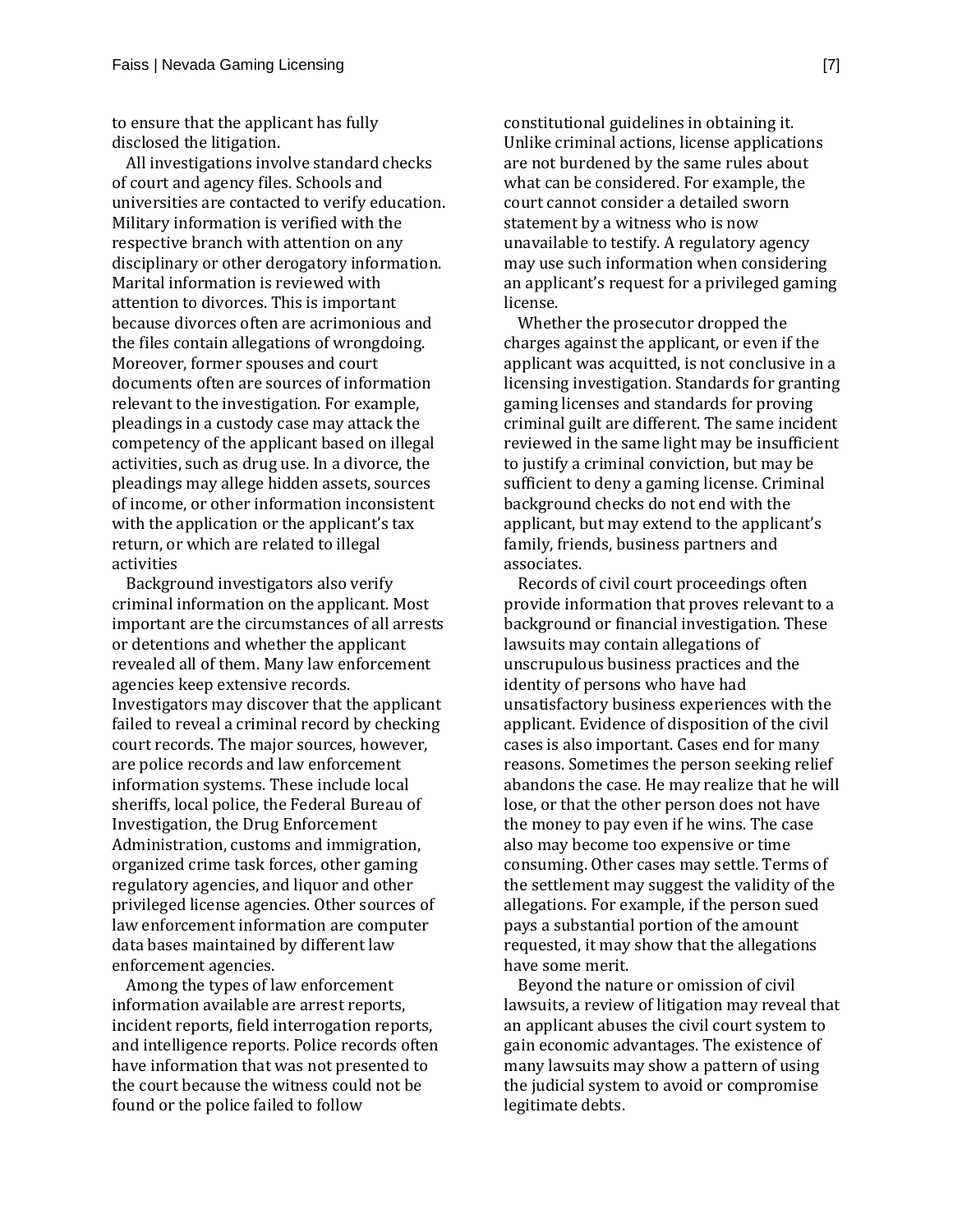Besides criminal and civil court records, governments keep information on people, much of which may be relevant to the person's suitability as a gaming licensee. For example, the consumer affairs division of a state government may have complaints filed by customers of the applicant's business that contain allegations of fraud, or deceptive trade practices. Similarly, the equal opportunity employment offices may have complaints alleging sexual or racial discrimination in the workplace.

Governments usually have a considerable amount of public information on corporations and partnerships. Individual applicants for casino licenses often have extensive business backgrounds. These may involve prior and contemporaneous businesses. Reviewing corporate information from these businesses may reveal the applicant's associations. Often whether a person acted as an incorporator, director, or officer is public information that can be found through government offices, such as a corporate register or secretary of state. These searches may reveal corporations not listed on an application.

Corporate books contain a wealth of information. Incorporation papers show the date of incorporation, and number of authorized shares. Subsequent filings usually show the list of initial officers and directors and any changes to them, along with dates of each change. The corporate minutes contain information on significant events, such as major acquisitions or loans, and the hiring or firing of key personnel.

Verification of employment history also is done for many reasons. It establishes the person's experience in a particular area. Verification also is a vehicle to explore the applicant's honesty. Here the investigators often go beyond the stated reasons for changing employment and decide if other reasons exist. On paper, the stated reason may be a reduction or change in staffing, when the employer fired the person because of suspected theft. Employers who have reason to suspect that an employee is stealing may not use that reason to fire the employee because they fear that they may get sued for

doing so. If another legitimate reason is available to fire the person, they may seize the opportunity to use that excuse. An investigator may take advantage of the applicant's release of all liability to convince the employer to detail the facts leading to the applicant's firing or resignation.

The applicant is likely to have more frequent contact with the financial agents than with the background agents, as the production of financial documentation plays a major part in the investigation.

The financial agents use these documents for a variety of reasons. If the applicant provides part or all of the financing for the gaming establishment, these records determine the adequacy of the applicant's resources and the suitability of his sources. The records are beneficial to the agents since financial records often reveal the identities of the applicant's associates and his financial arrangements with those persons. The agents also scrutinize sources of income and records of payments through these documents.

The applicant must often identify the source of bank deposits or the nature of payments reflected on cancelled checks. Some of the other tasks regularly performed by financial agents during their investigation include:

• tracing primary holdings to their original sources;

• verifying personal income information to confirm that current holdings are consistent with income disclosed to the tax authorities;

• preparing a cash flow analysis; and

• verifying the applicant's net worth.

Similar to criminal and civil background, financial agents initially review 5 to 10 years of financial records. Although, the agents usually focus on the last 10 years, an applicant has no assurances that the agents will not review a transgression that occurred 20 years ago.

A source of funds analysis traces where the applicant receives income and the source of funds from which assets are purchased. The regulatory goal is to assure that the applicant is not a front for unsuitable individuals who are financing the acquisition of a casino. It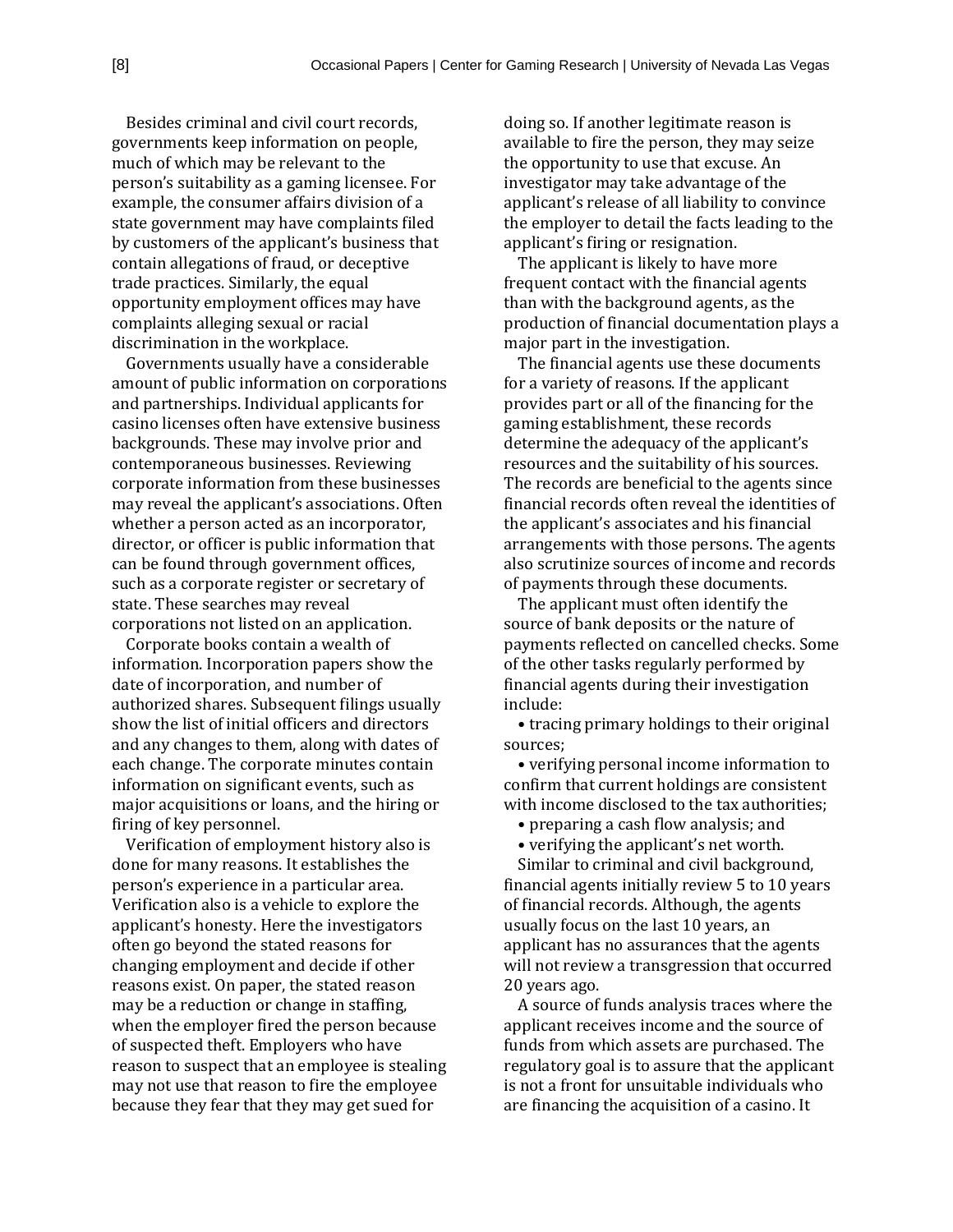also provides insight into the applicant's business and associations.

Bank records are the most common vehicles for establishing source of funds, provided all accounts are revealed. Bank statements are the beginning points because they contain both deposits and withdrawals. Deposits often reveal sources of income. All deposits are reviewed to learn if they are ordinary, such as biweekly salary deposits, or extraordinary, such as the one-time sale of an automobile. Large extraordinary deposits should be verified by reviewing source documents. Particular attention should be made to large cash deposits. While good reasons may exist for an applicant to deposit cash into an account, it is also the easiest method by which criminal activity may be hidden because it has no trail. Whether an applicant made an extraordinary deposit in cash can be determined by reviewing a teller's cash sheets.

Standard bank records that investigators may review include (1) signature cards showing who is authorized to use the bank account, (2) monthly statements showing all activity on the account, including deposits, withdrawals, and checks paid, (3) canceled checks, and (4) deposit tickets showing a breakdown of checks, cash deposited, and identification of the checks. The applicant may have other documentation that will greatly help in the investigation, such as check registers, copies of all checks deposited, and the canceled checks.

Many persons also use check record programs on their home computers, such as Quicken, which can generate several reports. Computer programs also may generate net worth reports that investigators may use to compare with the application. A better source, however, is a review of a bank's loan files. Most loans require the applicant to make some level of disclosure of assets to qualify for the loan.

Bank accounts are the usual, but not exclusive, place into which funds can be deposited. Other possible depositories include brokerage accounts and savings and loans associations. An investigator should

review all accounts before conducting a cashflow analysis or reconciling income to expenses.

A principal concern of many regulators is the protection of state tax revenues. Applicants who intentionally fail to pay other taxes, such as federal income tax, may be unqualified to hold a gaming license. A primary method of investigating whether a person fully pays federal income tax is to compare cash flow with reported income. This requires the investigator to identify all bank and other accounts that the applicant has used for personal transactions during the relevant period. They can derive this information from the application, tracing the flow of funds, credit checks, review of correspondence, bank checks, and other methods. Once they identify all accounts, the investigator will then total all deposits, and deduct transactions that do not involve taxable income (e.g., sale of a car for less than the purchase price, transfers between accounts, the principal amount on repayment of loans, etc.). If a substantial difference remains, the investigator may confront the applicant for explanation of the difference. Beyond this, tax returns provide information on sources of income, verify businesses, and provide information on associations.

The agents have many ways of detecting a potential problem. Once any inkling exists, the applicant must expect the problem to be a major focus of the investigation. Licensed persons applying in a new capacity are usually "updated" by an investigation that concentrates on the time period since they were last licensed or found suitable.

#### Interim Interviews

The agents may request to interview the applicant during the investigation for a variety of reasons. Most often, agents ask the applicant to explain or clarify a business transaction. However, the agents may use the interim interview to confront the applicant with information that the agents deem to be damaging or incriminating. For this reason, the applicant should always prepare for an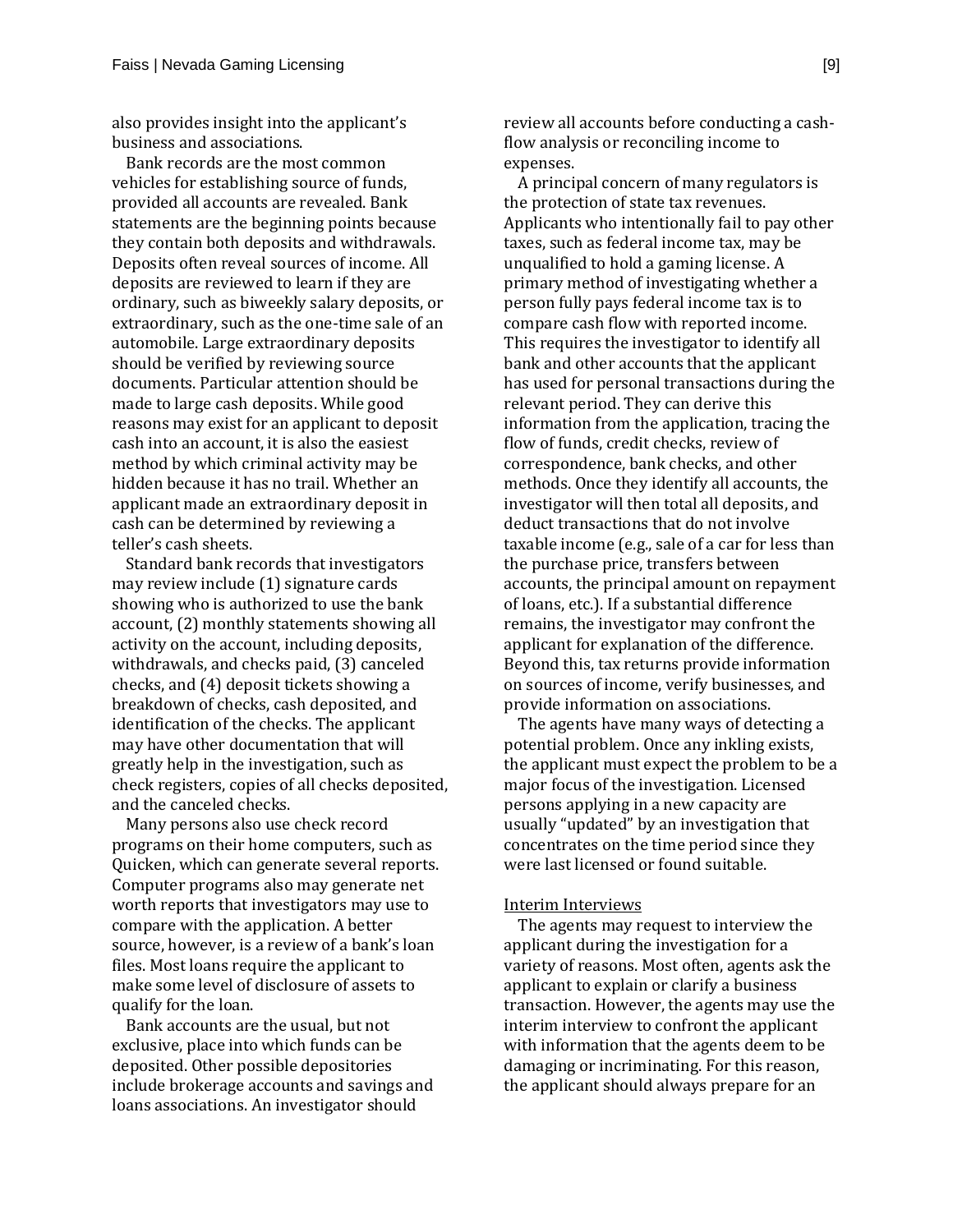interim interview and should be represented by counsel.

In special cases, the Board may conduct investigative hearings during the course of an investigation.[19](#page-15-17) At these hearings, the applicant may present evidence relevant to an issue that arose during the course of the investigation.

Role Of Counsel During The Investigation

At the very least, the necessity of counsel is critical during the licensing process. Legal counsel plays three important roles during the investigation. First, counsel serves as the "point man" for coordinating the agents' requests for documents or information. Requests are usually made by letter to the applicant with copies to his counsel, or by telephone call to counsel. The speed and accuracy of the assembly and transmission of requested information has a direct impact upon the length and cost of the investigation. By coordinating the production of documents and information, counsel can review the materials for responsiveness, clarity, accuracy and completeness. The applicant's level of preparation and cooperation largely determines the length of the investigation.

Counsel's second role is that of an "observer." If requests are made without notice to the applicant's counsel, the applicant should inform counsel of the request. By analyzing the nature of the information requested and observing the direction of the investigation, counsel can make educated guesses about the agents' concerns or areas of interest. With this knowledge, the applicant has the ability to dispel any misconceptions and to prepare ahead of time any necessary rebuttal for the Board and Commission hearings.

Counsel's third role is that of a "presenter." An applicant's counsel, being familiar with the Board and Commission hearings, will be presenting and introducing the applicant in front of the Board and Commission. A detailed summary of the hearing procedures is discussed later in the chapter.

#### The Closing Conference

Near the end of the investigation, the applicant is given a final interview or closing conference. At this interview, the agents question the applicant about any unresolved or unclear areas encountered during their investigation. By this time, however, questions are usually minimal. Of greater importance to the applicant, the closing conference is an opportunity for the agents to advise the applicant of their "areas of concern." These are areas that the agents will identify as relevant to the applicant's suitability in their summary to the Board.

The time period between the closing conference and the Board hearing is usually the most hectic. After evaluating the areas of concern raised during the closing conference, the applicant and his counsel must investigate and address each area of concern. This process may include interviewing and preparing witnesses and gathering documentation for introduction as exhibits. Also, the applicant and his counsel should also anticipate any other issues that may be raised during the Board hearing. Finally, the strategy for the Board hearing is developed and coordinated with any other applicants and their witnesses.

#### The Summary

At the end of their investigation, the agents prepare a confidential written investigative summary report for the Board. The summary is not available to the applicant. It contains the results of the investigation and sets forth areas of concern. The summary contains a synopsis of interviews, summaries of court and police records and financial analyses. In longer and more involved investigations, a summary can be 200 pages or more.

#### Rump Session

After the preparation of the summary report but before the Board hearing, Board members will meet with the agents in a closed meeting to discuss the application. This meeting, called a "rump" session, allows Board members to question the agents on the contents of the summary. This session helps the Board focus on and define the legitimate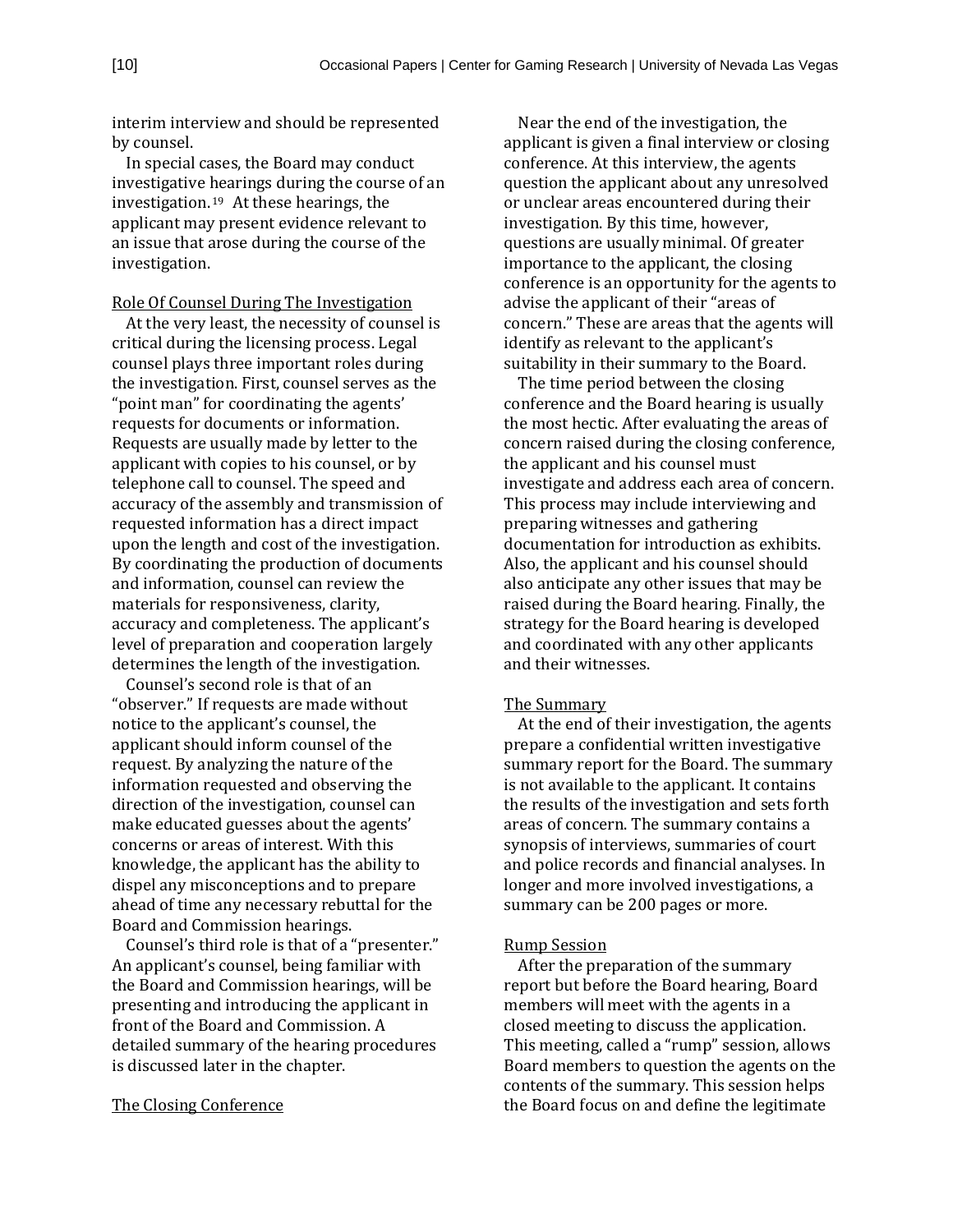areas of concern. It also assures that the agents conducted an adequate investigation. The Board also formulates questions to ask the applicant and masters the information on the applicant and the application.

#### The Hearings And Decision

The Board will not act upon an application unless the Board Chairman determines that the act or involvement sought by the applicant will occur within six months after the Commission hearing on the application. [20](#page-15-18) For example, the Board will not hear an application to open a casino until at earliest six months before the opening date.

There are three exceptions to these time classifications. First, applications for public offering or private placements of securities are exempted. Second, the Commission can waive the time restrictions by a vote made after application to and recommendation from the Board. Third, the time classification does not apply to a preliminary determination of a location's suitability for the conduct of gaming.

Due to the nature of the application process, applicants often face a decision as to whether to invest substantial funds in a casino project before licensing. While the Commission will not predetermine an applicant's suitability, it will, in extraordinary circumstances, make preliminary determinations of a location's suitability.[21](#page-15-19) This is done by applying on forms designated by the Board after obtaining the written consent of the owner of the location. To obtain a predetermination, the application must:

• describe in detail the existing or proposed gaming operation;

• explain the circumstances justifying preliminary determination;

• contain a certificate that the applicant notified the local city or county that it is seeking an application for preliminary suitability; and

• include a filing fee o[f \\$](#page-15-20)500. The Board may require additional fees. <sup>22</sup>

The Commission, upon the recommendation of the Board, makes a preliminary determination of the suitability of the location. The decision is based only on facts disclosed at the time and may be limited or conditioned. The approval expires after 12 months unless a complete application for licensing is submitted within that time period. A prelimina[ry](#page-15-21) determination cannot be sold or assigned. <sup>23</sup>

#### The Board Hearing

The Board licensing hearing is on the Board's monthly meeting agenda. The agenda is divided into sections based upon the types of items. For example, hearings on applications for restricted licenses start at a certain time, usually 9:00 a.m. Individual agenda items are not heard at set times; rather the items are taken in order according to item number. Although applicants are given a time to be present for their hearing, they should be prepared to wait, sometimes for several hours, for their hearing.

Once the agenda item is called, the applicant and legal counsel take their places at the podium. All applicants must attend unless the Board Chairman has waived their appearance. The Executive Secretary of the Board reads the agenda item as to who or what is properly before the Board for determination.

Where possible, counsel should work with the agents before the submission of the agenda item to assure its accuracy. An error in the agenda item may cause the Board to delay the hearing until the next regularly scheduled meeting to allow for the correction. This delay may be [ma](#page-15-22)ndated by the Nevada Open Meeting Law, <sup>24</sup> which prohibits the consideration of matters in a public meeting that are not accurately described in the posted agenda.

Once the agenda item is read, counsel and the applicant identify themselves for the record. Each applicant and witness may be then sworn. Ordinarily, the Board allows the applicant to affirmatively prove his suitability. To this end, the applicant's counsel may proceed with an opening statement, call witnesses on behalf of the applicant and submit briefs and exhibits. All briefs and exhibits should be submitted to the Board at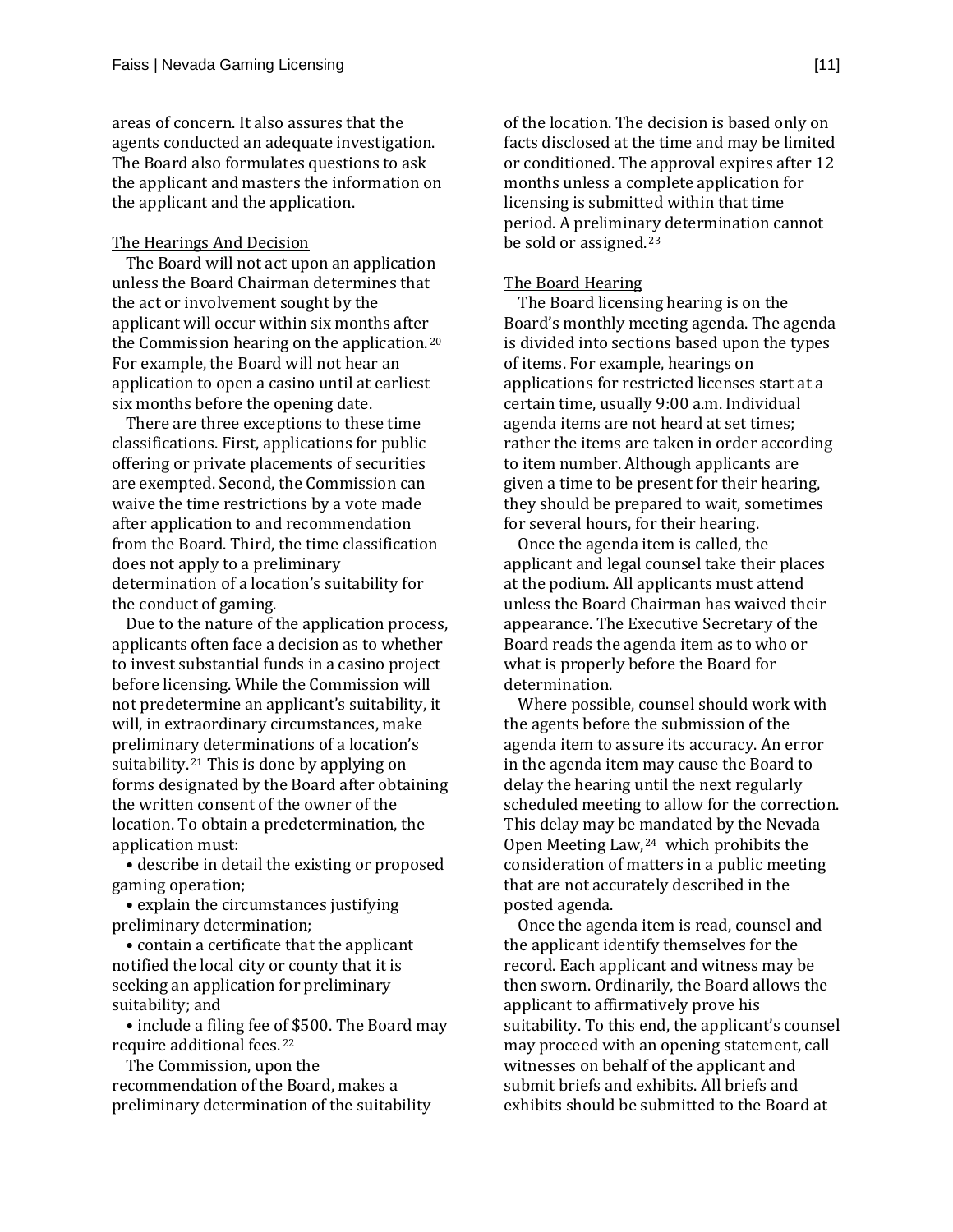least three days before the hearing to give Board members an opportunity to review them.

During the presentation, the applicant may affirmatively address areas of concern raised by the agents. The applicant and his witnesses may also be subject to intense examination by the Board members.

After the applicant presents his case, the Board has the prerogative to question the applicant about any aspect of his personal or business life that impacts on his suitability. Although Board members generally use the investigative summary as a guide for their questioning, they are not constrained to the summary.

The procedure seems strange to a nongaming attorney. Unlike the typical court case, where the attorney contends with opposing counsel before a neutral judge or jury, counsel in the Board hearing presents his case to the same agency serving as both investigator and decision maker.

Gaming counsel's job is difficult because the applicant cannot examine evidence contained in the written summary prepared by the agents. The applicant is unable to investigate or verify either the source or the accuracy of any information contained in the summary. Moreover, the case presented against the applicant need not conform to any of the traditional rules of evidence. For example, unlike a typical court case, weight can be given to hearsay (statements by persons who do not have personal knowledge of the stated information but who learned of it from another person).

The Nevada Supreme Court in 1988 affirmed that an applicant for a state gaming license in Nevada does not have right of access to the Board's confidential investigativ[e r](#page-15-23)eport before the hearing on its application. <sup>25</sup>

Irving "Ash" Resnick was an employee of the Dunes Hotel & Casino in 1984 when the Commission determined he must obtain a license because he exercised significant control over that entity's gaming operations. Before the hearings on his application, Resnick petitioned the Commission for a copy

of the Board's investigative report. The Commission issued an order denying the petition.

Resnick sought judicial review. He requested an order reversing the Commission's order and a declar[ato](#page-15-24)ry judgment construing Nevada law26 to allow pre-hearing discovery of the Board's investigative materials. The court granted neither request, holding that it lacked jurisdiction to grant such relief.

The court held that Nevada law, <sup>27</sup> which permits the applicant to call, exa[min](#page-15-25)e and impeach witnesses, introduce exhibits, crossexamine opposing witnesses and offer rebuttal evidence at his hearings, does not permit prehearing discovery of the Board's investigative report. The right to crossexamine witnesses, the court reasoned, does not confer upon the applicant the right to materials that would help him in crossexamination. Furthermore, the legislature has provided sufficient procedural safeguards to protect the applicant's rights and could have provided for prehearing discovery of investigative materials if that was its intention.

By submitting to the Board's procedures and rules, counsel for the applicant faces an enormous task. Counsel must attempt to anticipate all matters that may be contained in the investigative summary. So prepared, counsel must address, rebut, or explain all areas of concern and, finally, meet the burden of proving suitability.

The applicant must be careful to be absolutely truthful in his answers and not shade past events to put them in their most favorable light. This aspect is essential.

"The failure of an applicant to admit a past transgression during the investigation or hearing does two things in my opinion," said former Board Member Gerry Cunningham. "First, it detracts from or even changes the issue from that which is being discussed to, is the applicant a liar? Secondly, it causes a past issue to have contemporary significance and thus lose any salvation or forgiveness that may be inherent or deserving with the passage of time. In my opinion, the creation of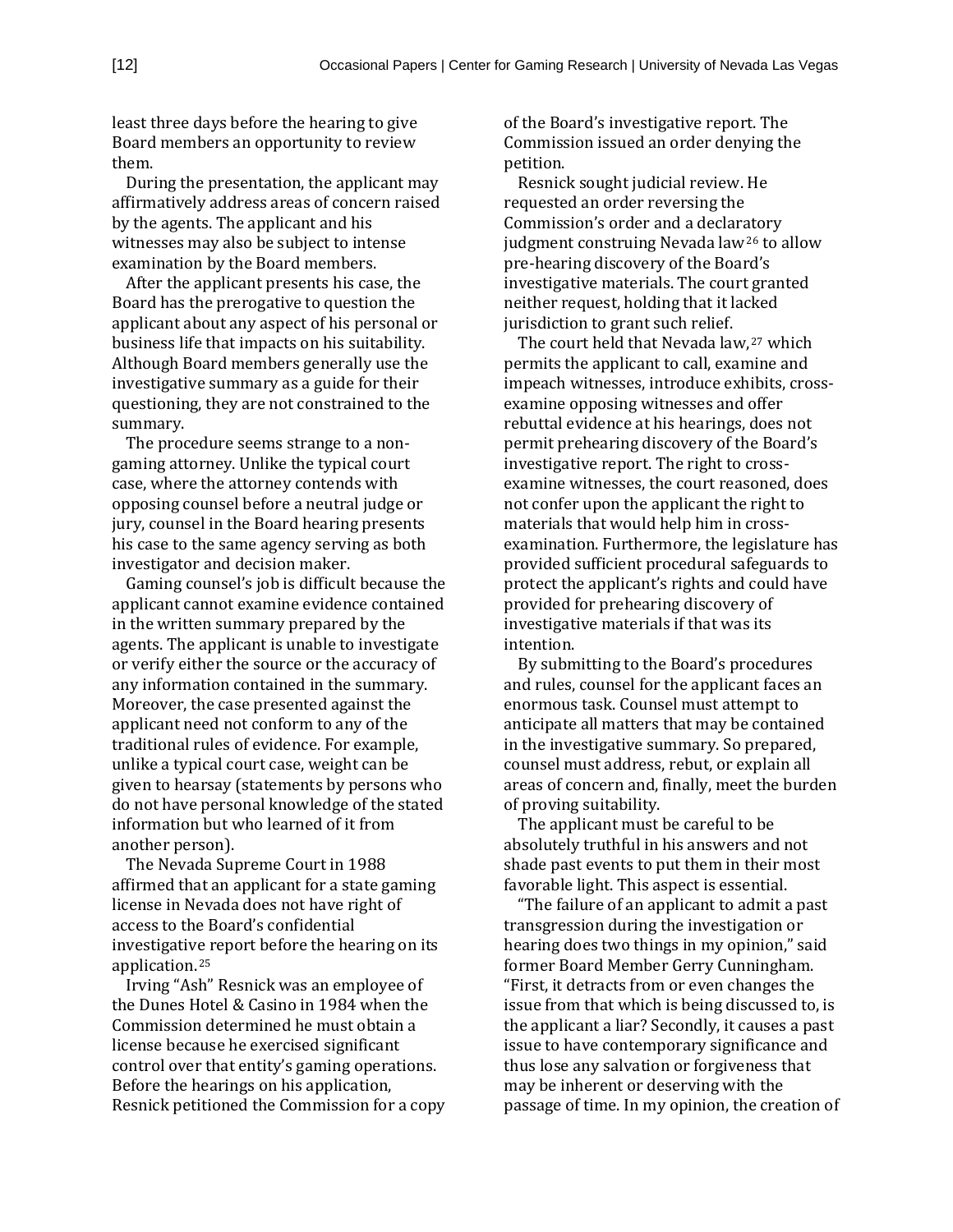the belief, perceived or otherwise, that an applicant is being untruthful is an almost automatic denial."

Once the Board determines that it has sufficient evidence to make a decision, it generally permits the applicant to present any further evidence and a closing statement either in person or through counsel.

Board members will then discuss in the open meeting the relative merits of the applicant's suitability. Board members are candid regarding their individual thoughts about the applicant, the evidence and the witnesses. Some of their statements often make newspaper headlines.

As noted, all matters discussed during the course of Board hearings are "absolutely privileged" by law and, thus, do not impose liability for defamation or provide ot[he](#page-15-26)r grounds for recovery in a civil action. <sup>28</sup>

After the discussion, one of the Board members makes a motion. The most common motions are to:

• continue the matter;

• refer the matter back to staff;

• recommend denial of the application;

• recommend approval of an unlimited and unconditional license;

• recommend a license limited to a fixed duration, e.g., one year; or

• recommend a license with conditions.

The Board then votes on the matter and sends its recommendation to the Commission.

#### Commission Hearing

Although the Commission has the final authority to deny or approve a license, its hearings are generally shorter in duration than the Board's. Commission members receive a full transcript of the Board's hearings before their meeting. They need only to ask about matters not covered in the agents' summary or in the transcript.

The Commission hearing is similar to the Board hearing. The Chairman conducts the Commission hearing. Items are heard as listed on the Commission's agenda but may be taken out [of](#page-15-27) order at the chairman's discretion. <sup>29</sup> The Executive Secretary reads

into the record the title of the matter and the applicant and witnesses are identified and sworn. As with the Board hearing, attendance by the applicant is mandatory at the Commission meeting except those:

• whose appearances the Chairman has waived;

• having restricted applications and having received unanimous Board approval; or

• selling an interest in a licensed gaming establishment to another individual licensed at the same establishment, provided both parties have complied with [all](#page-15-28) conditions recommended by the Board. <sup>30</sup>

The applicant ordinarily is given the opportunity to prove his suitability. The applicant may call witnesses and present documentary evidence. The Commission will not generally consider documents unless the applicant files the original and eight copies of the document with the Executive Secretary at least eig[ht](#page-15-29) calendar days before the hearing. <sup>31</sup> The failure to file documents timely may result in the deferral of an application.

The Commission, of course, can ask questions or seek clarification of any point. The Commission Chairman has the authority to rule on all procedural and evidentiary matters t[ha](#page-15-30)t arise either in or between meetings. <sup>32</sup> The Chairman's authority can be temporarily abrog[ate](#page-15-31)d by a simple majority of the Commission. <sup>33</sup> At least one member of the Board will be present at the hearing to respond to questions from the Commission.

The applicant may make a closing statement at the end of all discussion. Thereafter, the Commission will close the public hearing. Commission members may then discuss, in the open meeting, the merits of the applicant's suitability or possible conditions to the license.

After the discussion, one of the Commission members will make a motion. The most common motions are:

- to continue the matter;
- to refer the matter back to the Board;
- to deny the application;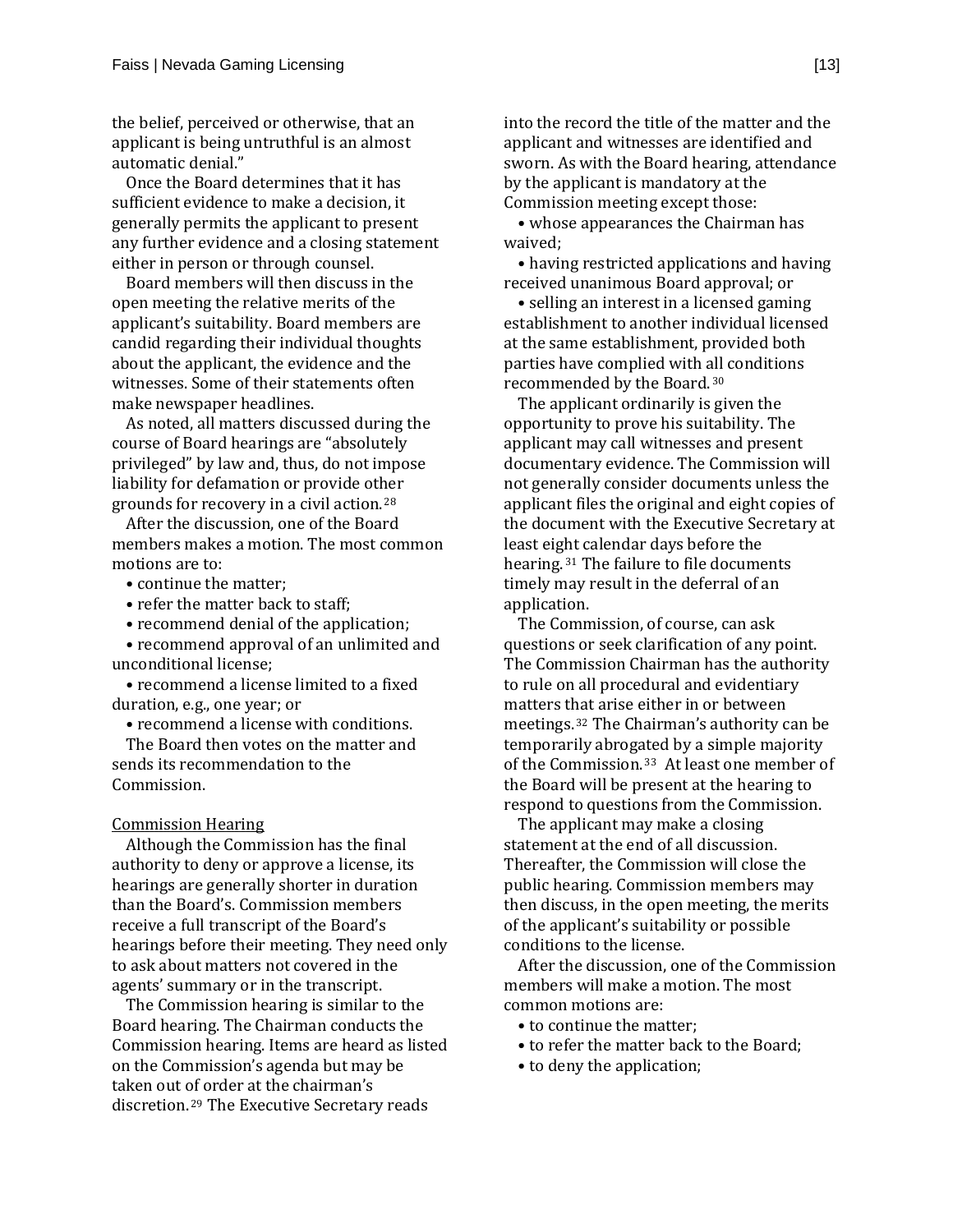• to approve the application with or without conditions or for a limited or unlimited duration; or

• a combination of the foregoing. The Commission has the statutory authority to deny an application on any ground it deems reasonable.

The Commission's voting rules are different from those of the Board, where a simple majority determines the action taken. If the Board has given a favorable recommendation on an application or had a tie vote, a simple majority of votes by the Commission will determine the action of the Commission. If the Board has recommended denial of the application, the Commission must have a unanimous vote to approve the application.[34](#page-15-32)

The Commission must take action on the application within 120 days after the Board's recommendation.45 If it fails to do so, the application is deemed approved. The Commission routinely requires applicants to waive the 120-day rule if a continuance is necessary.

If it denies an application, the Commission must prepare and file a written decision setting forth the reasons for its action. No written decision is necessary after approval of an application.

#### Judicial Review

A denied applicant for a Nevada gaming license has no recourse against the Commission to seek a reversal of the adverse decision. This is contrary to the practice before most administrative bodies where the courts can review a decision to determine whether the agency acted arbitrarily.

#### About the Authors

Robert D. Faiss, attorney at law, is a shareholder with Lionel Sawyer & Collins. Faiss is considered one of the world's foremost authorities on gaming law. Faiss was named as the premier gaming attorney in the United States and one of the 100 Most Influential Lawyers in America by the National Law Journal. He is listed in Best Lawyers in America for Gaming Law and is included in Mountain States Super Lawyers' "The Top 75." In 2008 he was selected by Lawdragon as one of the "500 Leading Lawyers in America." He was named Best Lawyers "2011 Lawyer of the Year" in gaming law in Las Vegas. He also received the Lifetime Achievement Award in gaming law from the Nevada Gaming Attorneys and the UNLV International Gaming Institute.

Gregory R. Gemignani's practice focuses primarily on intellectual property law, gaming law, technology law, internet law, online gaming law, and online promotions law. A shareholder at Lionel Sawyer & Collins, he has represented many clients ranging from the largest casino companies to start-up Internet ventures. Prior to engaging in the practice of law, Greg was a software systems engineer at Electronic Data Systems Corporation.

*This paper was published October 2011 as the eleventh in the UNLV Center for Gaming Research's Occasional Paper Series, accessible online a[t http://gaming.unlv.edu.](http://gaming.unlv.edu/)*

*For more information about the series, visit the website or contact series editor David G. Schwartz.*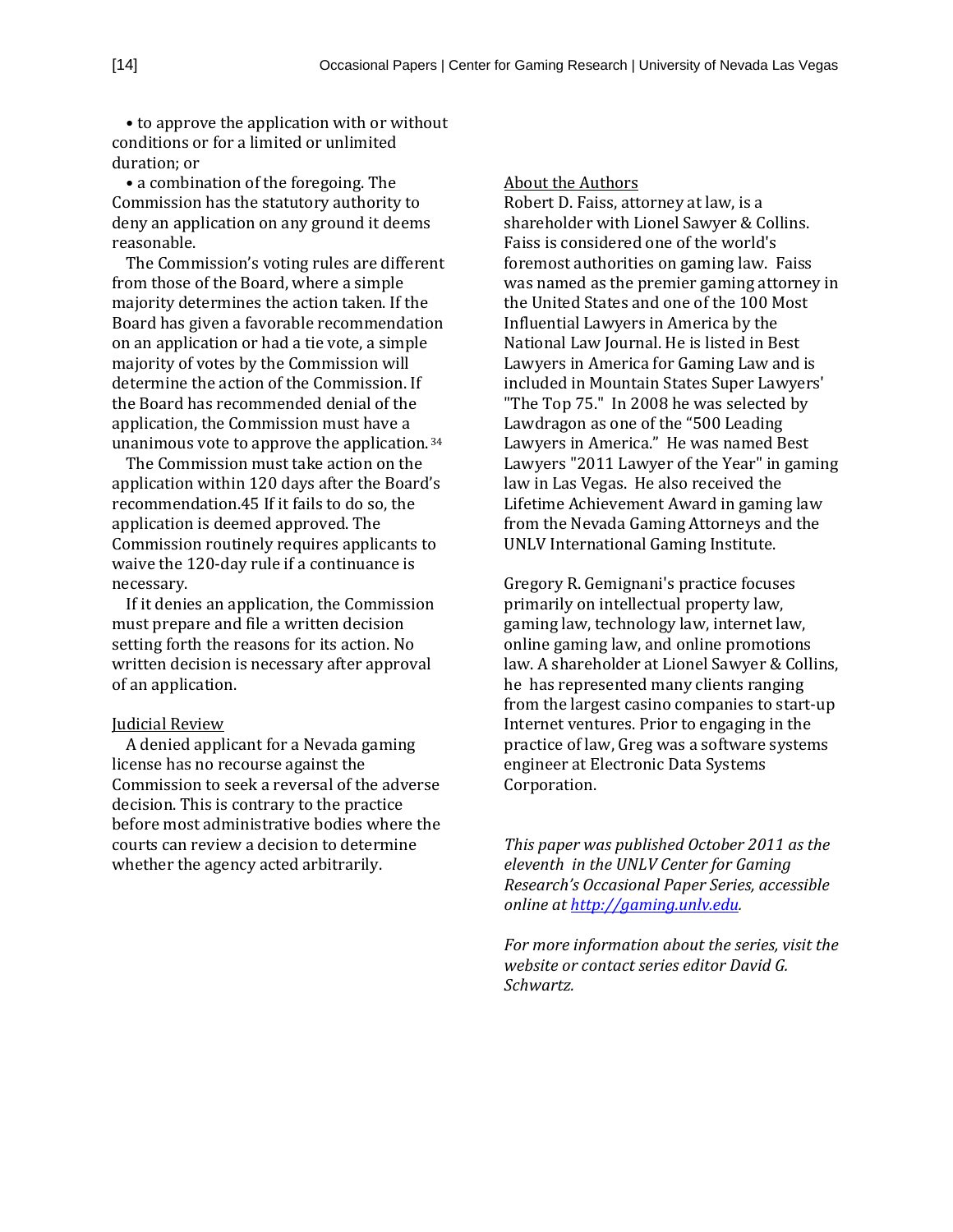#### Notes

 $\overline{\phantom{a}}$ 

<span id="page-14-0"></span> NGC Reg. 4.010, NGC Reg. 5.040. NGC Reg. 3.090; Nev. Rev. Stat. § 463.170(3). Nev. Rev. Stat. § 463.170(2)(b). *Weir v. United States* (1937). *Sponick v. City of Detroit Police Dept.* (1973). State v. Morales (1983). *In Re Boardwalk Regency Casino License Application* (1981). NGC Reg. 3.050. Nev. Rev. Stat. § 463.339. NGC Reg. 4.040(2). <sup>11</sup> A list of documents routinely requested is provided later in this paper. NGC Reg. 4.040(1). Nev. Rev. Stat. § 463.200. Nev. Rev. Stat. § 463.566. Form 4 and Form 5. Nev. Rev. Stat. § 463.386. Nev. Rev. Stat. § 463.210(2). Nev. Rev. Stat. § 463.140, 463.1405, and NGC Reg. 4.010 et seq. NGC Reg. 2.060 NGC Reg. 4.080. NGC Reg. 4.105. Id. Id. Chapter 241 of Nev. Rev. Stat. *Resnick v. Nevada Gaming Commission* (1988). Nev. Rev. Stat. § 463.313(1)(b). Nev. Rev. Stat. § 463.313. Nev. Rev. Stat. § 463.170(4). NGC Reg. 2.030. NGC Reg. 2.040. NGC Reg. 2.030 NGC Reg. 2.020. Id. Nev. Rev. Stat. § 463.220